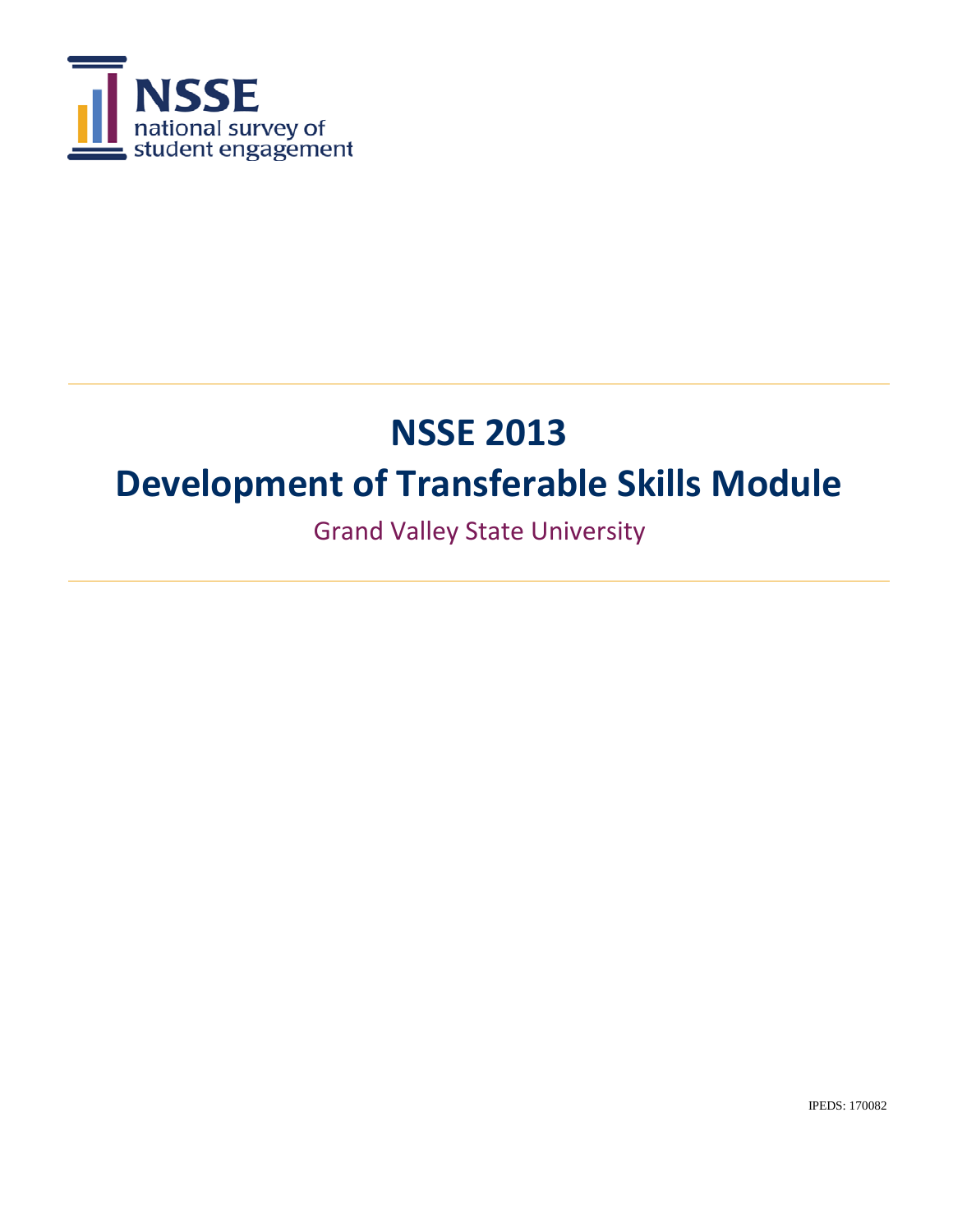This page intentionally left blank.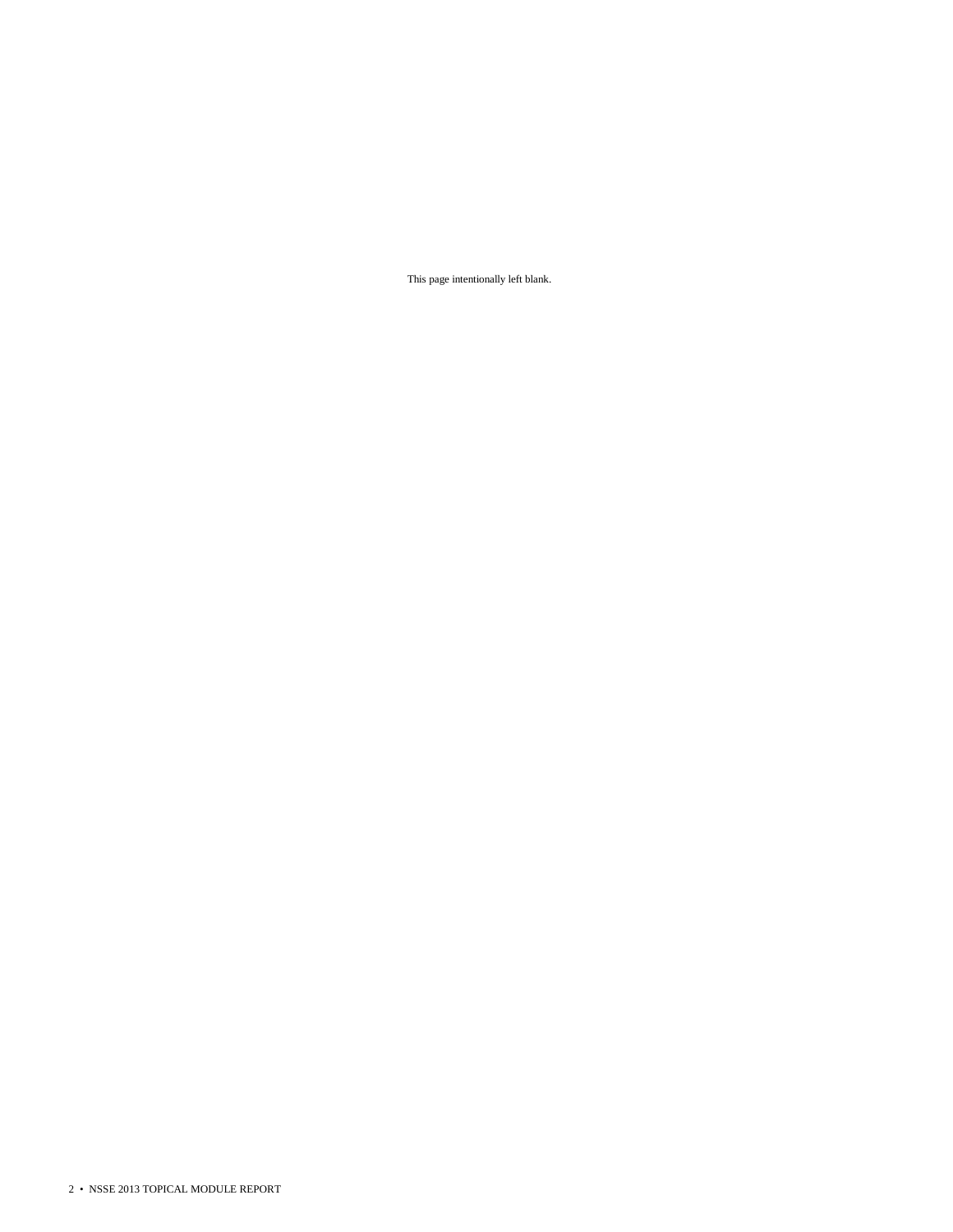

# **NSSE 2013 Development of Transferable Skills Administration Summary**

**Grand Valley State University**

#### **Development of Transferable Skills Module**

Adapted from the Degrees of Preparation survey (American Association of State Colleges and Universities), this module examines engagement in activities that develop useful and transferable skills for the workplace such as verbal and written fluency and analytic inquiry.

#### **Development of Transferable Skills Comparison Group**

This section summarizes how your Development of Transferable Skills module's comparison group was identified, including selection criteria and whether the default option was taken. This is followed by the resulting list of institutions represented in the 'Transferable Skills' column of this report.

| Group label                                      | Transferable Skills                                                                                             |
|--------------------------------------------------|-----------------------------------------------------------------------------------------------------------------|
| Date submitted                                   | Not applicable; comparison group not customized.                                                                |
| How was this<br>comparison group<br>constructed? | Your institution did not customize this comparison group; the default group (all module participants) was used. |

Group description **Default comparison group** 

#### **'Transferable Skills' institutions (N=79)**

| Alberta College of Art + Design (Calgary, AB)            | Lewis & Clark College (Portland, OR)                                               |
|----------------------------------------------------------|------------------------------------------------------------------------------------|
| Armstrong Atlantic State University (Savannah, GA)       | LIM College (New York, NY)                                                         |
| Avila University (Kansas City, MO)                       | Louisiana State University and Agricultural & Mechanical College (Baton Rouge, LA) |
| Bemidji State University (Bemidji, MN)                   | Loyola University Chicago (Chicago, IL)                                            |
| Berry College (Mount Berry, GA)                          | Marlboro College (Marlboro, VT)                                                    |
| Canadian University College (Lacombe, AB)                | McPherson College (McPherson, KS)                                                  |
| Carthage College (Kenosha, WI)                           | Metropolitan State University (Saint Paul, MN)                                     |
| Central College (Pella, IA)                              | Mississippi State University (Mississippi State, MS)                               |
| Central Methodist University (Fayette, MO)               | Mount Royal University (Calgary, AB)                                               |
| Chadron State College (Chadron, NE)                      | National American University-Sioux Falls (Sioux Falls, SD)                         |
| Chapman University (Orange, CA)                          | Ohio Dominican University (Columbus, OH)                                           |
| Coleman University (San Diego, CA)                       | Ohio Northern University (Ada, OH)                                                 |
| College of Saint Elizabeth (Morristown, NJ)              | Pacific Union College (Angwin, CA)                                                 |
| College of William & Mary (Williamsburg, VA)             | Peru State College (Peru, NE)                                                      |
| Colorado Mesa University (Grand Junction, CO)            | Quest University Canada (Squamish, BC)                                             |
| Concord University (Athens, WV)                          | Saint Mary's College (Notre Dame, IN)                                              |
| Concordia University (Portland, OR)                      | Saint Mary's College of California (Moraga, CA)                                    |
| Covenant College (Lookout Mountain, GA)                  | Saint Xavier University (Chicago, IL)                                              |
| DeSales University (Center Valley, PA)                   | Savannah College of Art and Design (Savannah, GA)                                  |
| Dominican College of Blauvelt (Orangeburg, NY)           | Skidmore College (Saratoga Springs, NY)                                            |
| Emporia State University (Emporia, KS)                   | Southwestern Assemblies of God University (Waxahachie, TX)                         |
| Framingham State University (Framingham, MA)             | St. Bonaventure University (Saint Bonaventure, NY)                                 |
| Franklin Pierce University (Rindge, NH)                  | St. Mary's College of Maryland (Saint Mary's City, MD)                             |
| Golden Gate University-San Francisco (San Francisco, CA) | Stevenson University (Stevenson, MD)                                               |
| Hartwick College (Oneonta, NY)                           | Thiel College (Greenville, PA)                                                     |
| Iona College (New Rochelle, NY)                          | Trevecca Nazarene University (Nashville, TN)                                       |
| Iowa State University (Ames, IA)                         | Trinity Western University (Langley, BC)                                           |
| Johnson University (Knoxville, TN)                       | Union College (Barbourville, KY)                                                   |
| La Sierra University (Riverside, CA)                     | University of Akron (Akron, OH)                                                    |
| Lawrence University (Appleton, WI)                       | University of Colorado Denver (Denver, CO)                                         |
|                                                          |                                                                                    |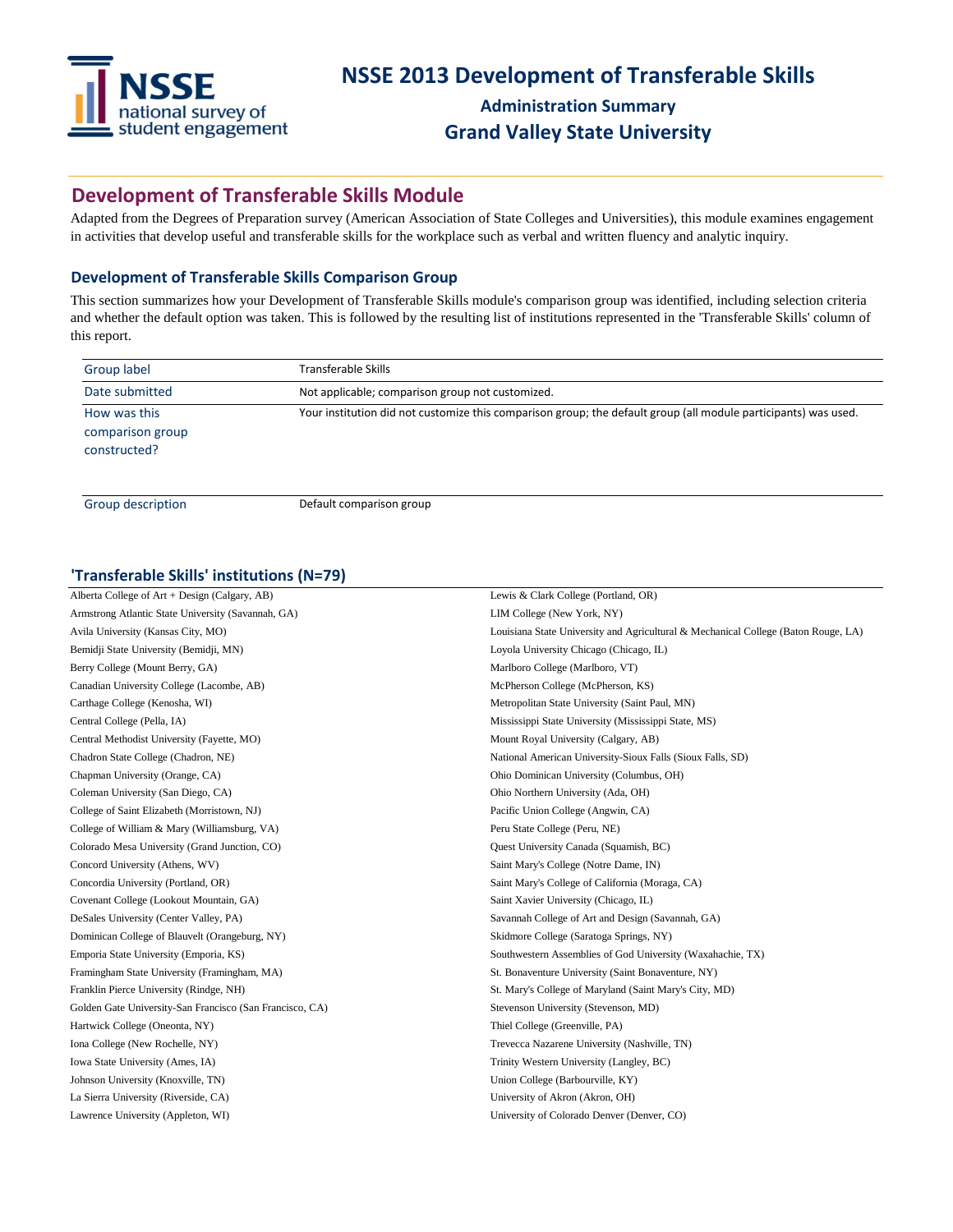#### **'Transferable Skills' institutions (N=79), continued**

University of La Verne (La Verne, CA) University of Maine at Augusta (Augusta, ME) University of Mount Union (Alliance, OH) University of Nebraska at Kearney (Kearney, NE) University of Nebraska at Lincoln (Lincoln, NE) University of New Hampshire (Durham, NH) University of North Carolina Wilmington (Wilmington, NC) University of North Dakota (Grand Forks, ND) University of Northern Iowa (Cedar Falls, IA) University of Pikeville (Pikeville, KY) University of South Carolina Columbia (Columbia, SC) University of the Cumberlands (Williamsburg, KY) University of West Florida, The (Pensacola, FL) Walsh University (North Canton, OH) Wartburg College (Waverly, IA) Wilmington University (New Castle, DE) Wofford College (Spartanburg, SC) York College of Pennsylvania (York, PA) Youngstown State University (Youngstown, OH)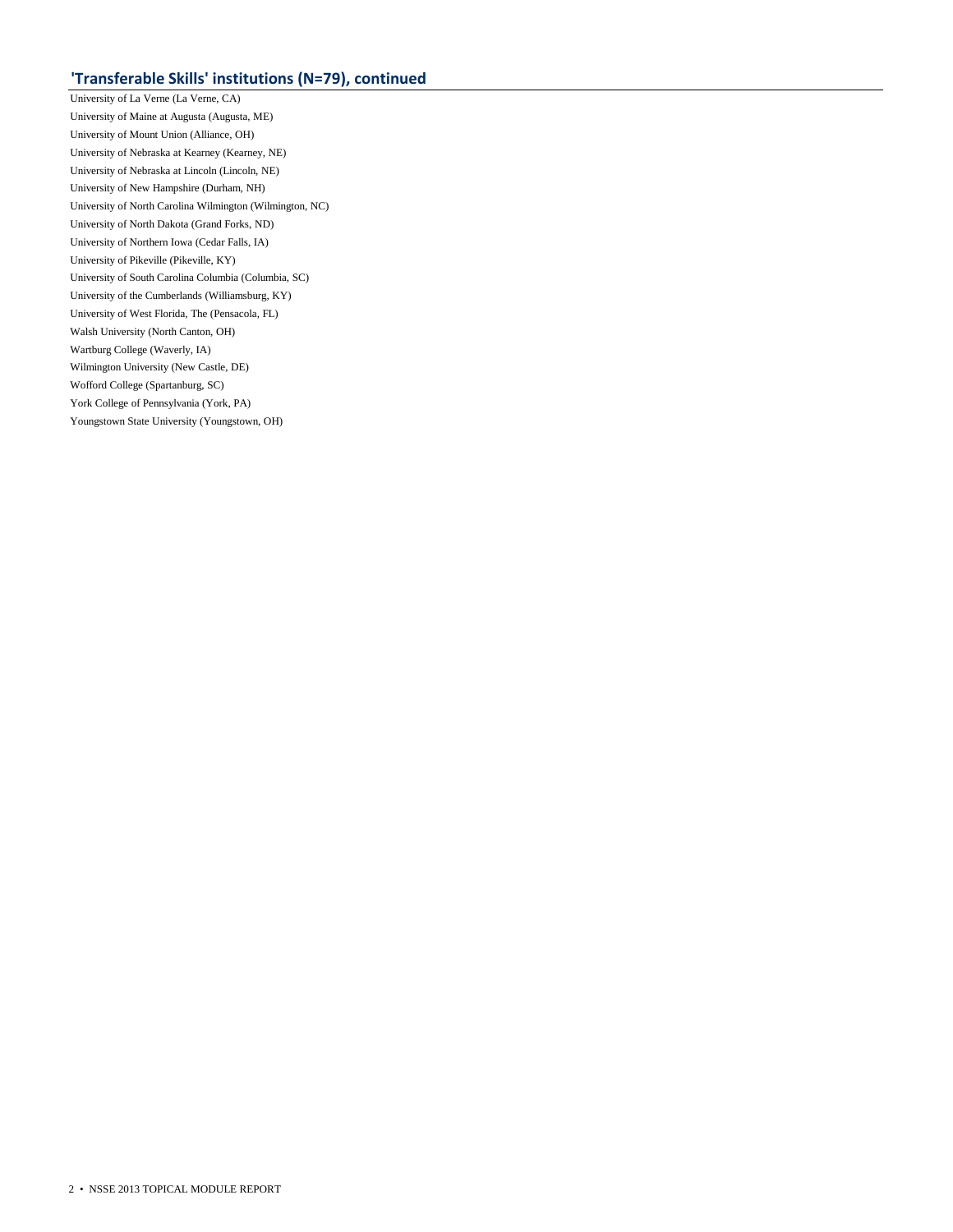

## **Frequencies and Statistical Comparisons Grand Valley State University**

#### **First-Year Students**

|                                                                                                                |                  |                     |                  | <b>Frequency Distributions<sup>a</sup></b> |            |               |                | <b>Statistical Comparisons</b> <sup>b</sup> |                     |                             |  |
|----------------------------------------------------------------------------------------------------------------|------------------|---------------------|------------------|--------------------------------------------|------------|---------------|----------------|---------------------------------------------|---------------------|-----------------------------|--|
|                                                                                                                |                  |                     |                  |                                            |            | Transferable  |                |                                             |                     |                             |  |
|                                                                                                                |                  |                     |                  | GVSU                                       |            | <b>Skills</b> |                | GVSU                                        | Transferable Skills |                             |  |
| Item wording or description                                                                                    | Variable<br>name | Values <sup>c</sup> | Response options | Count                                      | $\%$       | Count         | $\%$           | Mean                                        | Mean                | Effect<br>size <sup>d</sup> |  |
| 1. During the current school year, whether course-related or not, about how often have you done the following? |                  |                     |                  |                                            |            |               |                |                                             |                     |                             |  |
| a. Discussed or debated an issue of                                                                            | TRN01a           | 1                   | Never            | 141                                        | 10         | 1,951         | 13             |                                             |                     |                             |  |
| social, political, or philosophical                                                                            |                  | $\overline{c}$      | Sometimes        | 525                                        | 37         | 5,578         | 36             |                                             |                     |                             |  |
| importance                                                                                                     |                  | 3                   | Often            | 468                                        | 33         | 4,884         | 31             | 2.6                                         | $2.6*$              | .06                         |  |
|                                                                                                                |                  | $\overline{4}$      | Very often       | 287                                        | 21         | 3,124         | 20             |                                             |                     |                             |  |
|                                                                                                                |                  |                     | Total            | 1,421                                      | 100        | 15,537        | 100            |                                             |                     |                             |  |
| b. Made a speech to a group                                                                                    | TRN01b           | $\mathbf{1}$        | Never            | 429                                        | 30         | 3,507         | 24             |                                             |                     |                             |  |
|                                                                                                                |                  | $\overline{c}$      | Sometimes        | 633                                        | 45         | 6,794         | 43             |                                             |                     |                             |  |
|                                                                                                                |                  | 3                   | Often            | 276                                        | 20         | 3,490         | 22             | 2.0                                         | $2.2$ ***           | $-.19$                      |  |
|                                                                                                                |                  | $\overline{4}$      | Very often       | 79                                         | 6          | 1,692         | 11             |                                             |                     |                             |  |
|                                                                                                                |                  |                     | Total            | 1,417                                      | 100        | 15,483        | 100            |                                             |                     |                             |  |
| c. Worked in a group with people                                                                               | TRN01c           | $\mathbf{1}$        | Never            | 82                                         | $\sqrt{6}$ | 1,005         | $\overline{7}$ |                                             |                     |                             |  |
| who differed from you in terms of                                                                              |                  | $\overline{c}$      | Sometimes        | 524                                        | 37         | 5,620         | 37             |                                             |                     |                             |  |
| background, political orientation,                                                                             |                  | 3                   | Often            | 570                                        | 40         | 5,818         | 37             | 2.7                                         | 2.7                 | .00                         |  |
| points of view, etc.                                                                                           |                  | 4                   | Very often       | 243                                        | 17         | 3,057         | 20             |                                             |                     |                             |  |
|                                                                                                                |                  |                     | Total            | 1,419                                      | 100        | 15,500        | 100            |                                             |                     |                             |  |
| d. Discussed the ethical consequences                                                                          | TRN01d           | $\mathbf{1}$        | Never            | 223                                        | 15         | 2,289         | 15             |                                             |                     |                             |  |
| of a course of action                                                                                          |                  | $\overline{c}$      | Sometimes        | 603                                        | 43         | 6,245         | 40             |                                             |                     |                             |  |
|                                                                                                                |                  | 3                   | Often            | 428                                        | 30         | 4,836         | 31             | 2.4                                         | $2.4 *$             | $-.05$                      |  |
|                                                                                                                |                  | 4                   | Very often       | 167                                        | 12         | 2,123         | 14             |                                             |                     |                             |  |
|                                                                                                                |                  |                     | Total            | 1,421                                      | 100        | 15,493        | 100            |                                             |                     |                             |  |
| e. Creatively thought about new ideas                                                                          | TRN01e           | $\mathbf{1}$        | Never            | 84                                         | 6          | 851           | 6              |                                             |                     |                             |  |
| or about ways to improve things                                                                                |                  | $\overline{c}$      | Sometimes        | 492                                        | 35         | 4,839         | 31             |                                             |                     |                             |  |
|                                                                                                                |                  | 3                   | Often            | 559                                        | 40         | 6,108         | 39             | 2.7                                         | $2.8$ **            | $-.09$                      |  |
|                                                                                                                |                  | 4                   | Very often       | 277                                        | 20         | 3,677         | 24             |                                             |                     |                             |  |
|                                                                                                                |                  |                     | Total            | 1,412                                      | 100        | 15,475        | 100            |                                             |                     |                             |  |
| f. Critically evaluated multiple                                                                               | TRN01f           | $\mathbf{1}$        | Never            | 83                                         | 6          | 917           | 6              |                                             |                     |                             |  |
| solutions to a problem                                                                                         |                  | $\mathbf{2}$        | Sometimes        | 487                                        | 34         | 5,129         | 33             |                                             |                     |                             |  |
|                                                                                                                |                  | 3                   | Often            | 585                                        | 41         | 6,071         | 39             | 2.7                                         | 2.8                 | $-.04$                      |  |
|                                                                                                                |                  | 4                   | Very often       | 264                                        | 19         | 3,320         | 22             |                                             |                     |                             |  |
|                                                                                                                |                  |                     | Total            | 1,419                                      | 100        | 15,437        | 100            |                                             |                     |                             |  |
| g. Discussed complex problems with                                                                             | TRN01g           | $\mathbf{1}$        | Never            | 112                                        | $\,8\,$    | 1,301         | 9              |                                             |                     |                             |  |
| others to develop a better solution                                                                            |                  | $\overline{c}$      | Sometimes        | 529                                        | 37         | 5,587         | 36             |                                             |                     |                             |  |
|                                                                                                                |                  | 3                   | Often            | 525                                        | 37         | 5,514         | 35             | 2.6                                         | 2.7                 | $-.01$                      |  |
|                                                                                                                |                  | 4                   | Very often       | 251                                        | 17         | 3,026         | 20             |                                             |                     |                             |  |
|                                                                                                                |                  |                     | Total            | 1,417                                      | 100        | 15,428        | 100            |                                             |                     |                             |  |
|                                                                                                                |                  |                     |                  |                                            |            |               |                |                                             |                     |                             |  |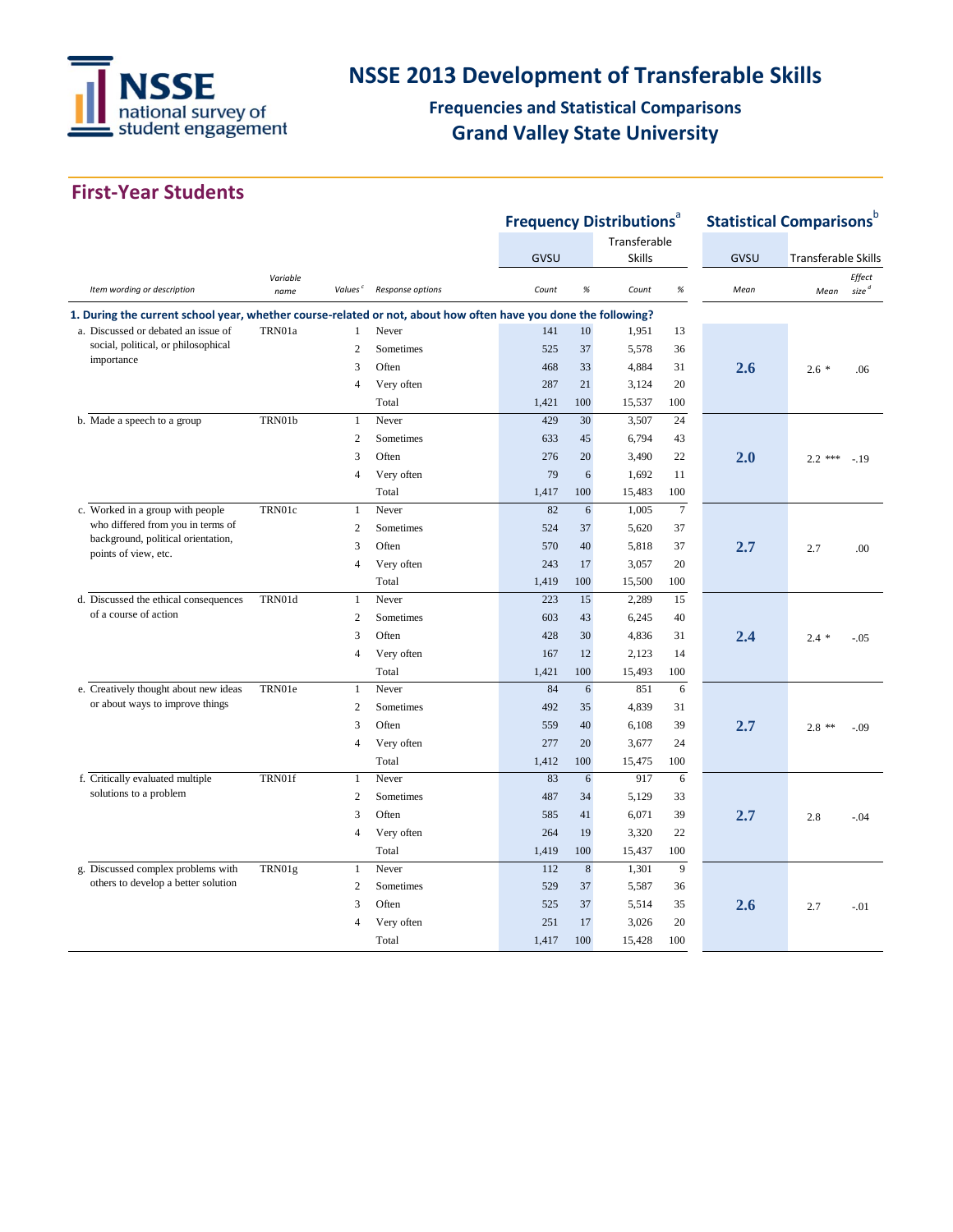

## **Frequencies and Statistical Comparisons Grand Valley State University**

#### **First-Year Students**

|  |                                                                                                                                                         |                                                             |                |            |       |              | <b>Frequency Distributions<sup>ª</sup></b> | <b>Statistical Comparisons</b> b |      |                            |                             |  |
|--|---------------------------------------------------------------------------------------------------------------------------------------------------------|-------------------------------------------------------------|----------------|------------|-------|--------------|--------------------------------------------|----------------------------------|------|----------------------------|-----------------------------|--|
|  |                                                                                                                                                         |                                                             |                |            |       |              | Transferable                               |                                  |      |                            |                             |  |
|  |                                                                                                                                                         |                                                             |                |            | GVSU  |              | <b>Skills</b>                              |                                  | GVSU | <b>Transferable Skills</b> |                             |  |
|  | Item wording or description                                                                                                                             | Variable<br>Values <sup>c</sup><br>Response options<br>name |                |            | Count | $\%$         | Count                                      | $\%$                             | Mean | Mean                       | Effect<br>size <sup>d</sup> |  |
|  | 2. During the current school year, whether course-related or not, about how often have you written something (paper, report, article, blog, etc.) that: |                                                             |                |            |       |              |                                            |                                  |      |                            |                             |  |
|  | a. Used information from a variety of                                                                                                                   | TRN02a                                                      | 1              | Never      | 21    | $\mathbf{1}$ | 577                                        | 5                                |      |                            |                             |  |
|  | sources (books, journals, Internet,                                                                                                                     |                                                             | 2              | Sometimes  | 278   | 20           | 3,483                                      | 24                               |      |                            |                             |  |
|  | databases, etc.)                                                                                                                                        |                                                             | 3              | Often      | 597   | 42           | 5,739                                      | 36                               | 3.1  | $3.0***$                   | .15                         |  |
|  |                                                                                                                                                         |                                                             | 4              | Very often | 530   | 37           | 5,740                                      | 35                               |      |                            |                             |  |
|  |                                                                                                                                                         |                                                             |                | Total      | 1,426 | 100          | 15,539                                     | 100                              |      |                            |                             |  |
|  | b. Assessed the conclusions of a                                                                                                                        | TRN02b                                                      | 1              | Never      | 180   | 12           | 2,050                                      | 14                               |      |                            |                             |  |
|  | published work                                                                                                                                          |                                                             | 2              | Sometimes  | 512   | 36           | 5,246                                      | 34                               |      |                            |                             |  |
|  |                                                                                                                                                         |                                                             | 3              | Often      | 510   | 36           | 5,015                                      | 31                               | 2.5  | 2.6                        | $-.02$                      |  |
|  |                                                                                                                                                         |                                                             | $\overline{4}$ | Very often | 220   | 15           | 3.194                                      | 20                               |      |                            |                             |  |
|  |                                                                                                                                                         |                                                             |                | Total      | 1,422 | 100          | 15,505                                     | 100                              |      |                            |                             |  |
|  | c. Included ideas from more than one                                                                                                                    | TRN02c                                                      | 1              | Never      | 143   | 10           | 1,632                                      | 12                               |      |                            |                             |  |
|  | academic discipline                                                                                                                                     |                                                             | 2              | Sometimes  | 461   | 32           | 5,208                                      | 34                               |      |                            |                             |  |
|  |                                                                                                                                                         |                                                             | 3              | Often      | 544   | 39           | 5,324                                      | 33                               | 2.7  | 2.6                        | .05                         |  |
|  |                                                                                                                                                         |                                                             | 4              | Very often | 274   | 19           | 3.331                                      | 21                               |      |                            |                             |  |
|  |                                                                                                                                                         |                                                             |                | Total      | 1,422 | 100          | 15,495                                     | 100                              |      |                            |                             |  |
|  | d. Presented multiple viewpoints or                                                                                                                     | TRN02d                                                      | 1              | Never      | 122   | 8            | 1,244                                      | 9                                |      |                            |                             |  |
|  | perspectives                                                                                                                                            |                                                             | 2              | Sometimes  | 484   | 34           | 5,259                                      | 34                               |      |                            |                             |  |
|  |                                                                                                                                                         |                                                             | 3              | Often      | 553   | 39           | 5,539                                      | 35                               | 2.7  | 2.7                        | $-.01$                      |  |
|  |                                                                                                                                                         |                                                             | $\overline{4}$ | Very often | 265   | 19           | 3,421                                      | 21                               |      |                            |                             |  |
|  |                                                                                                                                                         |                                                             |                | Total      | 1,424 | 100          | 15,463                                     | 100                              |      |                            |                             |  |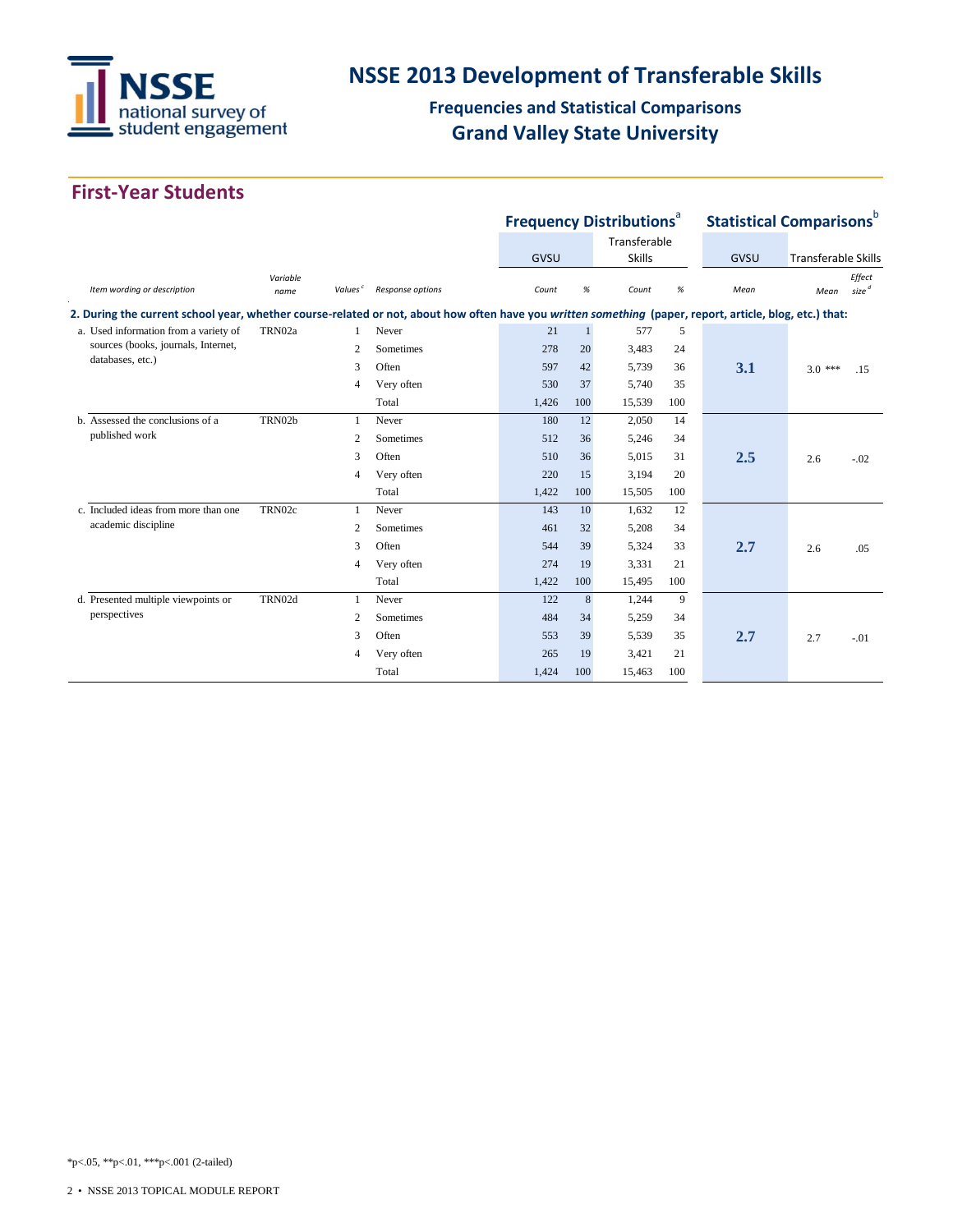

## **Frequencies and Statistical Comparisons Grand Valley State University**

#### **Seniors**

|                                                                                                                |                  |                     |                  | <b>Frequency Distributions</b> <sup>a</sup> |                | <b>Statistical Comparisons</b> <sup>b</sup> |                |      |                     |                    |
|----------------------------------------------------------------------------------------------------------------|------------------|---------------------|------------------|---------------------------------------------|----------------|---------------------------------------------|----------------|------|---------------------|--------------------|
|                                                                                                                |                  |                     |                  |                                             |                | Transferable                                |                |      |                     |                    |
|                                                                                                                |                  |                     |                  | GVSU                                        |                | <b>Skills</b>                               |                | GVSU | Transferable Skills |                    |
| Item wording or description                                                                                    | Variable<br>name | Values <sup>c</sup> | Response options | Count                                       | $\%$           | Count                                       | $\%$           | Mean | Mean                | Effect<br>$size^d$ |
| 1. During the current school year, whether course-related or not, about how often have you done the following? |                  |                     |                  |                                             |                |                                             |                |      |                     |                    |
| a. Discussed or debated an issue of                                                                            | TRN01a           | $\mathbf{1}$        | Never            | 132                                         | 10             | 2,083                                       | 11             |      |                     |                    |
| social, political, or philosophical                                                                            |                  | $\overline{c}$      | Sometimes        | 496                                         | 35             | 6,532                                       | 34             |      |                     |                    |
| importance                                                                                                     |                  | 3                   | Often            | 405                                         | 30             | 5,832                                       | 30             | 2.7  | 2.7                 | .02                |
|                                                                                                                |                  | 4                   | Very often       | 351                                         | 25             | 4,826                                       | 25             |      |                     |                    |
|                                                                                                                |                  |                     | Total            | 1,384                                       | 100            | 19,273                                      | 100            |      |                     |                    |
| b. Made a speech to a group                                                                                    | TRN01b           | $\mathbf{1}$        | Never            | 152                                         | 11             | 2,687                                       | 14             |      |                     |                    |
|                                                                                                                |                  | $\overline{c}$      | Sometimes        | 594                                         | 43             | 7,448                                       | 39             |      |                     |                    |
|                                                                                                                |                  | 3                   | Often            | 406                                         | 29             | 5,588                                       | 29             | 2.5  | 2.5                 | .01                |
|                                                                                                                |                  | 4                   | Very often       | 226                                         | 17             | 3,485                                       | 18             |      |                     |                    |
|                                                                                                                |                  |                     | Total            | 1,378                                       | 100            | 19,208                                      | 100            |      |                     |                    |
| c. Worked in a group with people                                                                               | TRN01c           | $\mathbf{1}$        | Never            | 43                                          | $\mathfrak{Z}$ | 982                                         | $\sqrt{5}$     |      |                     |                    |
| who differed from you in terms of                                                                              |                  | $\overline{c}$      | Sometimes        | 424                                         | 31             | 5,810                                       | 30             |      |                     |                    |
| background, political orientation,<br>points of view, etc.                                                     |                  | 3                   | Often            | 566                                         | 41             | 7,275                                       | 38             | 2.9  | 2.9                 | .02                |
|                                                                                                                |                  | 4                   | Very often       | 347                                         | 25             | 5,163                                       | 27             |      |                     |                    |
|                                                                                                                |                  |                     | Total            | 1,380                                       | 100            | 19,230                                      | 100            |      |                     |                    |
| d. Discussed the ethical consequences                                                                          | TRN01d           | $\mathbf{1}$        | Never            | 127                                         | $\overline{9}$ | 2,050                                       | 11             |      |                     |                    |
| of a course of action                                                                                          |                  | $\overline{c}$      | Sometimes        | 487                                         | 35             | 7,156                                       | 37             |      |                     |                    |
|                                                                                                                |                  | 3                   | Often            | 500                                         | 36             | 6,314                                       | 33             | 2.7  | $2.6*$              | .07                |
|                                                                                                                |                  | $\overline{4}$      | Very often       | 268                                         | 19             | 3,689                                       | 19             |      |                     |                    |
|                                                                                                                |                  |                     | Total            | 1,382                                       | 100            | 19,209                                      | 100            |      |                     |                    |
| e. Creatively thought about new ideas                                                                          | TRN01e           | $\mathbf{1}$        | Never            | 43                                          | $\mathfrak{Z}$ | 683                                         | $\overline{4}$ |      |                     |                    |
| or about ways to improve things                                                                                |                  | $\overline{c}$      | Sometimes        | 310                                         | 23             | 4,535                                       | 24             |      |                     |                    |
|                                                                                                                |                  | 3                   | Often            | 597                                         | 43             | 7,441                                       | 39             | 3.0  | 3.0                 | .00                |
|                                                                                                                |                  | $\overline{4}$      | Very often       | 429                                         | 32             | 6,535                                       | 34             |      |                     |                    |
|                                                                                                                |                  |                     | Total            | 1,379                                       | 100            | 19,194                                      | 100            |      |                     |                    |
| f. Critically evaluated multiple                                                                               | TRN01f           | 1                   | Never            | 30                                          | 2              | 701                                         | $\overline{4}$ |      |                     |                    |
| solutions to a problem                                                                                         |                  | $\overline{c}$      | Sometimes        | 320                                         | 23             | 4,612                                       | 24             |      |                     |                    |
|                                                                                                                |                  | 3                   | Often            | 613                                         | 44             | 7,785                                       | 40             | 3.0  | 3.0                 | .03                |
|                                                                                                                |                  | 4                   | Very often       | 411                                         | 31             | 6,101                                       | 32             |      |                     |                    |
|                                                                                                                |                  |                     | Total            | 1,374                                       | 100            | 19,199                                      | 100            |      |                     |                    |
| g. Discussed complex problems with                                                                             | TRN01g           | $\mathbf{1}$        | Never            | 48                                          | $\overline{4}$ | 967                                         | $\sqrt{5}$     |      |                     |                    |
| others to develop a better solution                                                                            |                  | $\overline{c}$      | Sometimes        | 372                                         | 27             | 5,292                                       | 28             |      |                     |                    |
|                                                                                                                |                  | 3                   | Often            | 576                                         | 42             | 7,224                                       | 37             | 2.9  | 2.9                 | .03                |
|                                                                                                                |                  | 4                   | Very often       | 374                                         | 28             | 5,656                                       | 30             |      |                     |                    |
|                                                                                                                |                  |                     | Total            | 1,370                                       | 100            | 19,139                                      | 100            |      |                     |                    |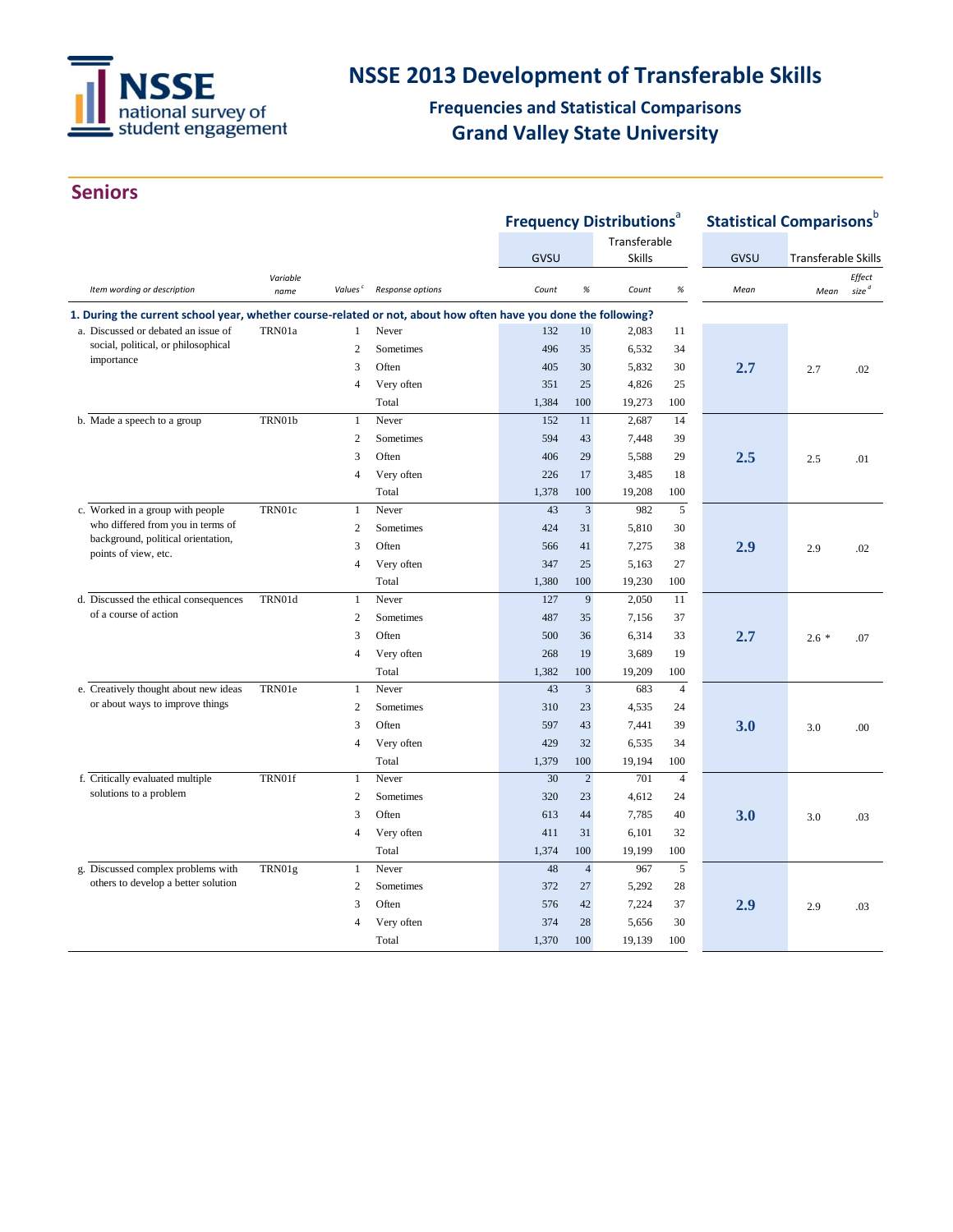

## **Frequencies and Statistical Comparisons Grand Valley State University**

#### **Seniors**

|  |                                                                                                                                                         |                                                             |                |            |       |                | <b>Frequency Distributions<sup>ª</sup></b> | <b>Statistical Comparisons</b> b |      |                     |                             |  |
|--|---------------------------------------------------------------------------------------------------------------------------------------------------------|-------------------------------------------------------------|----------------|------------|-------|----------------|--------------------------------------------|----------------------------------|------|---------------------|-----------------------------|--|
|  |                                                                                                                                                         |                                                             |                |            |       |                | Transferable                               |                                  |      |                     |                             |  |
|  |                                                                                                                                                         |                                                             |                |            | GVSU  |                | <b>Skills</b>                              |                                  | GVSU | Transferable Skills |                             |  |
|  | Item wording or description                                                                                                                             | Variable<br>Values <sup>c</sup><br>Response options<br>name |                |            | Count | $\%$           | Count                                      | $\%$                             | Mean | Mean                | Effect<br>size <sup>d</sup> |  |
|  | 2. During the current school year, whether course-related or not, about how often have you written something (paper, report, article, blog, etc.) that: |                                                             |                |            |       |                |                                            |                                  |      |                     |                             |  |
|  | a. Used information from a variety of                                                                                                                   | TRN02a                                                      | -1             | Never      | 28    | $\overline{2}$ | 599                                        | 4                                |      |                     |                             |  |
|  | sources (books, journals, Internet,                                                                                                                     |                                                             | 2              | Sometimes  | 193   | 14             | 3,529                                      | 20                               |      |                     |                             |  |
|  | databases, etc.)                                                                                                                                        |                                                             | 3              | Often      | 439   | 32             | 6,092                                      | 32                               | 3.3  | $3.2$ ***           | .18                         |  |
|  |                                                                                                                                                         |                                                             | 4              | Very often | 722   | 52             | 9,048                                      | 44                               |      |                     |                             |  |
|  |                                                                                                                                                         |                                                             |                | Total      | 1,382 | 100            | 19,268                                     | 100                              |      |                     |                             |  |
|  | b. Assessed the conclusions of a                                                                                                                        | TRN02b                                                      | -1             | Never      | 113   | 8              | 2,190                                      | 12                               |      |                     |                             |  |
|  | published work                                                                                                                                          |                                                             | $\overline{2}$ | Sometimes  | 389   | 28             | 5,722                                      | 31                               |      |                     |                             |  |
|  |                                                                                                                                                         |                                                             | 3              | Often      | 433   | 32             | 5,820                                      | 30                               | 2.9  | $2.7$ ***           | .15                         |  |
|  |                                                                                                                                                         |                                                             | $\overline{4}$ | Very often | 442   | 31             | 5,503                                      | 27                               |      |                     |                             |  |
|  |                                                                                                                                                         |                                                             |                | Total      | 1,377 | 100            | 19,235                                     | 100                              |      |                     |                             |  |
|  | c. Included ideas from more than one                                                                                                                    | TRN02c                                                      | -1             | Never      | 71    | 5              | 1,534                                      | 9                                |      |                     |                             |  |
|  | academic discipline                                                                                                                                     |                                                             | 2              | Sometimes  | 401   | 29             | 5,574                                      | 30                               |      |                     |                             |  |
|  |                                                                                                                                                         |                                                             | 3              | Often      | 490   | 36             | 6,339                                      | 33                               | 2.9  | $2.8$ ***           | .10                         |  |
|  |                                                                                                                                                         |                                                             | 4              | Very often | 419   | 30             | 5.783                                      | 28                               |      |                     |                             |  |
|  |                                                                                                                                                         |                                                             |                | Total      | 1,381 | 100            | 19,230                                     | 100                              |      |                     |                             |  |
|  | d. Presented multiple viewpoints or                                                                                                                     | TRN02d                                                      | 1              | Never      | 69    | 5              | 1,463                                      | 8                                |      |                     |                             |  |
|  | perspectives                                                                                                                                            |                                                             | 2              | Sometimes  | 424   | 31             | 6,028                                      | 32                               |      |                     |                             |  |
|  |                                                                                                                                                         |                                                             | 3              | Often      | 497   | 36             | 6,436                                      | 33                               | 2.9  | $2.8$ ***           | .10                         |  |
|  |                                                                                                                                                         |                                                             | 4              | Very often | 387   | 28             | 5,268                                      | 26                               |      |                     |                             |  |
|  |                                                                                                                                                         |                                                             |                | Total      | 1,377 | 100            | 19,195                                     | 100                              |      |                     |                             |  |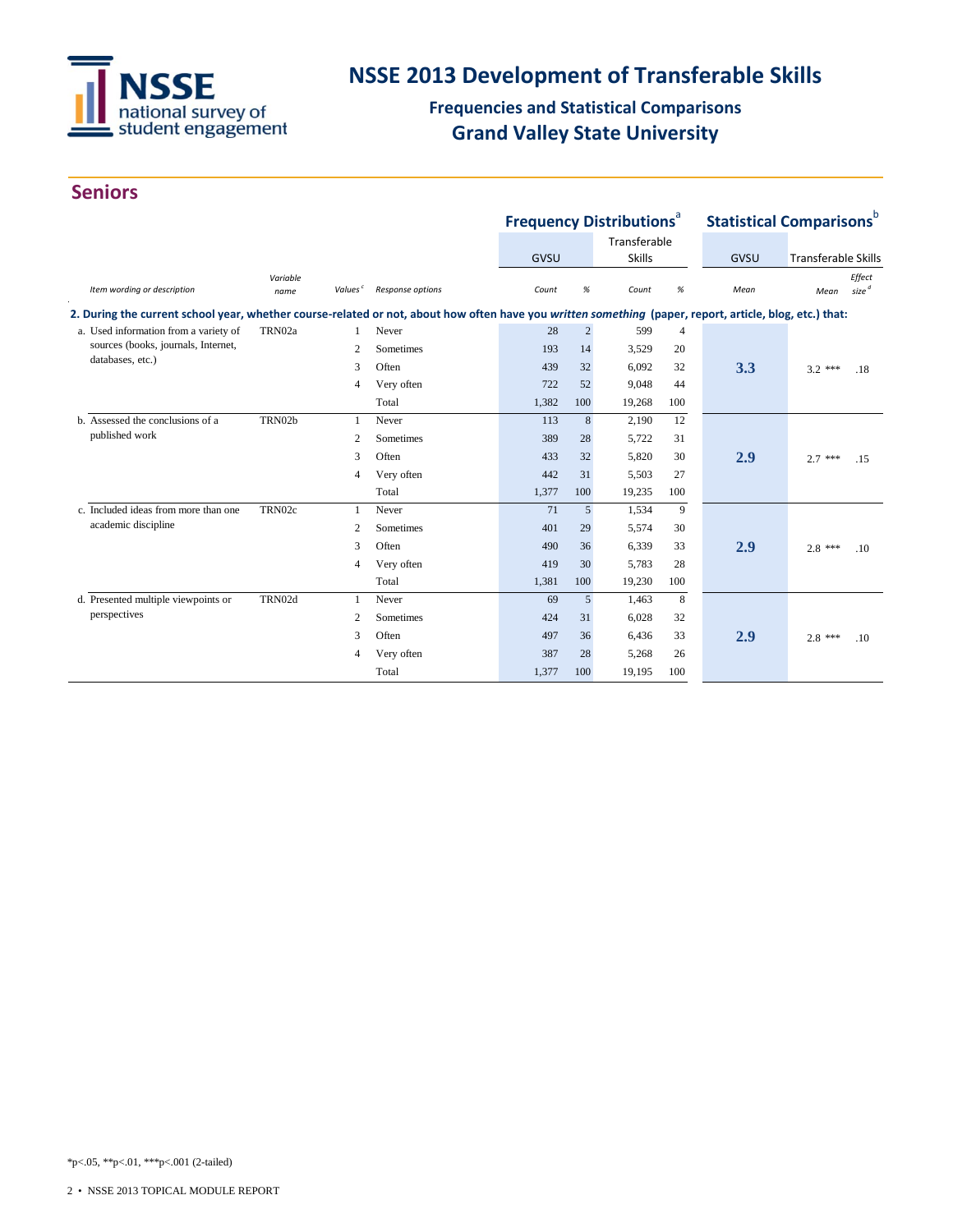

## **Detailed Statistics<sup>e</sup> Grand Valley State University**

#### **First-Year Students**

|                         | N     | <b>Standard</b><br>deviation <sup>g</sup><br>Standard error<br><b>Mean</b> |     |      |                     |      |                     |        | Sig.                                     | <b>Effect</b><br>size <sup>d</sup> |
|-------------------------|-------|----------------------------------------------------------------------------|-----|------|---------------------|------|---------------------|--------|------------------------------------------|------------------------------------|
| <b>Variable</b><br>name | GVSU  | GVSU<br>Transferable Skills                                                |     | GVSU | Transferable Skills | GVSU | Transferable Skills |        | Comparisons with:<br>Transferable Skills |                                    |
| TRN01a                  | 1,421 | 2.6                                                                        | 2.6 | .02  | .01                 | 0.9  | 0.9                 | 1,571  | .021                                     | .06                                |
| TRN01b                  | 1,417 | 2.0                                                                        | 2.2 | .02  | .01                 | 0.9  | 0.9                 | 1,578  | .000                                     | $-.19$                             |
| TRN01c                  | 1,419 | 2.7                                                                        | 2.7 | .02  | .01                 | 0.8  | 0.9                 | 1,573  | .949                                     | .00                                |
| TRN01d                  | 1,421 | 2.4                                                                        | 2.4 | .02  | .01                 | 0.9  | 0.9                 | 1,566  | .043                                     | $-.05$                             |
| TRN01e                  | 1,410 | 2.7                                                                        | 2.8 | .02  | .01                 | 0.8  | 0.9                 | 30,986 | .001                                     | $-.09$                             |
| TRN01f                  | 1,419 | 2.7                                                                        | 2.8 | .02  | .01                 | 0.8  | 0.9                 | 1,570  | .111                                     | $-.04$                             |
| TRN01g                  | 1,417 | 2.6                                                                        | 2.7 | .02  | .01                 | 0.9  | 0.9                 | 1,567  | .603                                     | $-.01$                             |
| TRN02a                  | 1,426 | 3.1                                                                        | 3.0 | .02  | .01                 | 0.8  | 0.9                 | 1,604  | .000                                     | .15                                |
| TRN02b                  | 1,422 | 2.5                                                                        | 2.6 | .02  | .01                 | 0.9  | 1.0                 | 1,583  | .379                                     | $-.02$                             |
| TRN02c                  | 1,421 | 2.7                                                                        | 2.6 | .02  | .01                 | 0.9  | 0.9                 | 1,574  | .062                                     | .05                                |
| TRN02d                  | 1,424 | 2.7                                                                        | 2.7 | .02  | .01                 | 0.9  | 0.9                 | 1,575  | .658                                     | $-.01$                             |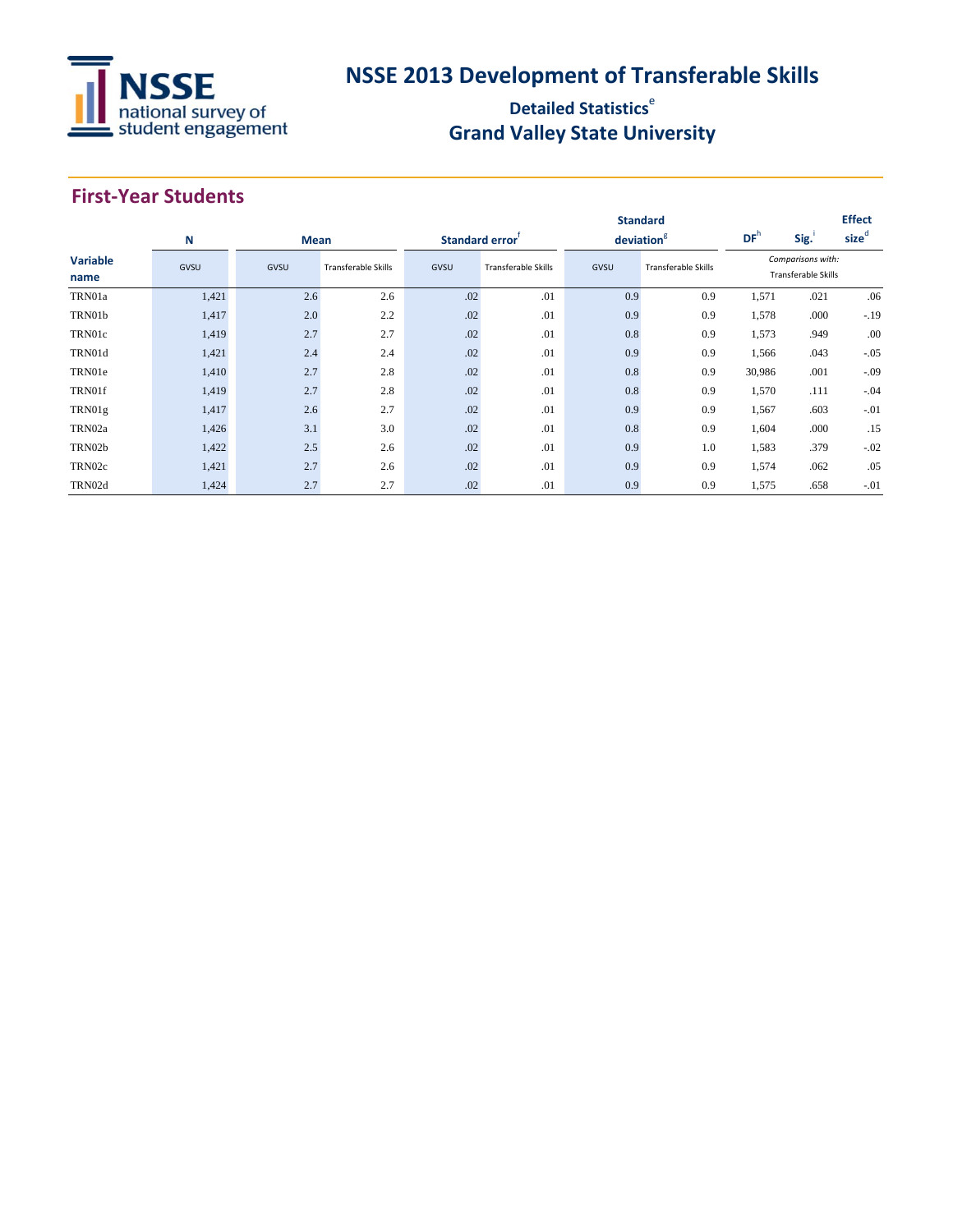

## **Detailed Statistics<sup>e</sup> Grand Valley State University**

#### **Seniors**

|                 |       |      |                     |      |                     | <b>Standard</b>        |                     |                 |                     | <b>Effect</b>     |
|-----------------|-------|------|---------------------|------|---------------------|------------------------|---------------------|-----------------|---------------------|-------------------|
|                 | N     |      | <b>Mean</b>         |      | Standard error      | deviation <sup>g</sup> |                     | DF <sup>1</sup> | Sig.                | size <sup>d</sup> |
| <b>Variable</b> | GVSU  | GVSU | Transferable Skills | GVSU | Transferable Skills | GVSU                   | Transferable Skills |                 | Comparisons with:   |                   |
| name            |       |      |                     |      |                     |                        |                     |                 | Transferable Skills |                   |
| TRN01a          | 1,385 | 2.7  | 2.7                 | .03  | .01                 | 1.0                    | 1.0                 | 31,275          | .551                | .02               |
| TRN01b          | 1,379 | 2.5  | 2.5                 | .02  | .01                 | 0.9                    | 0.9                 | 1,523           | .666                | .01               |
| TRN01c          | 1,381 | 2.9  | 2.9                 | .02  | .01                 | 0.8                    | 0.9                 | 1,527           | .489                | .02               |
| TRN01d          | 1,384 | 2.7  | 2.6                 | .02  | .01                 | 0.9                    | 0.9                 | 1,521           | .011                | .07               |
| TRN01e          | 1,380 | 3.0  | 3.0                 | .02  | .00                 | 0.8                    | 0.9                 | 1,521           | .952                | .00               |
| TRN01f          | 1,375 | 3.0  | 3.0                 | .02  | .00                 | 0.8                    | 0.8                 | 1,522           | .204                | .03               |
| TRN01g          | 1,371 | 2.9  | 2.9                 | .02  | .01                 | 0.8                    | 0.9                 | 1,517           | .302                | .03               |
| TRN02a          | 1,383 | 3.3  | 3.2                 | .02  | .01                 | 0.8                    | 0.9                 | 1,537           | .000                | .18               |
| TRN02b          | 1,378 | 2.9  | 2.7                 | .03  | .01                 | 1.0                    | 1.0                 | 1,517           | .000                | .15               |
| TRN02c          | 1,382 | 2.9  | 2.8                 | .02  | .01                 | 0.9                    | 0.9                 | 1,528           | .000                | .10               |
| TRN02d          | 1,378 | 2.9  | 2.8                 | .02  | .01                 | 0.9                    | 0.9                 | 1,524           | .000                | .10               |